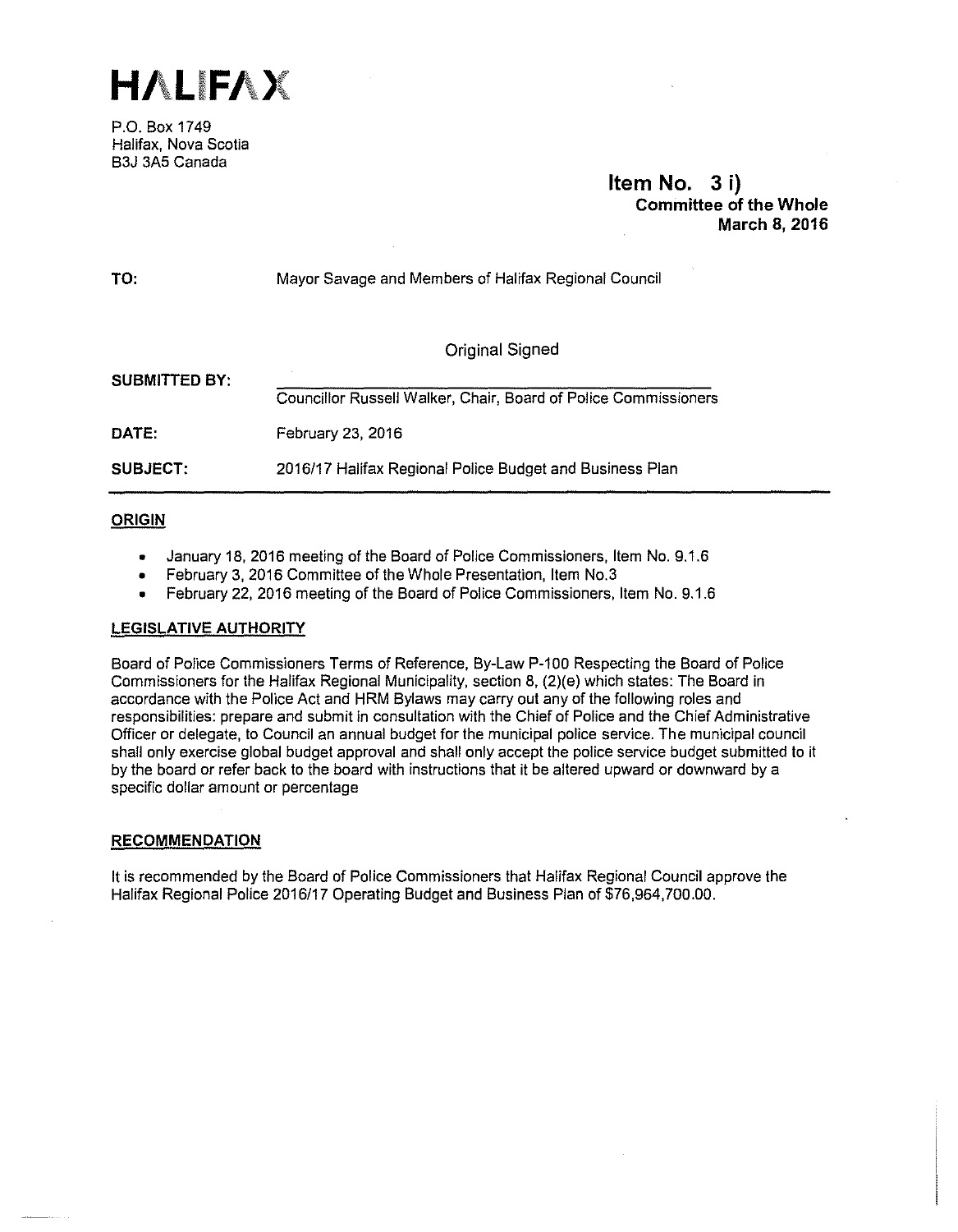# **BACKGROUND**

On January 18, 2016 the Board of Police Commissioners approved the proposed 2016/17 Halifax Regional Police Operational Budget Situation (Summary).

On February 3, 2016 the proposed 2016-17 HRP Budget and Business Plan was presented by the Chief of Police and the Chair of the Board of Police Commissioners to Council at a Committee of the Whole session.

On February 22, 2016 the Chief of Police and HRP staff provided a presentation and a revised version of the proposed 2016/2017 Halifax Regional Police Budget and Business Plan to the Board of Police Commissioners for approval and recommendation to Halifax Regional Council.

### **DISCUSSION**

The Chief of Police and HRP staff presented the Board of Police Commissioners with a revised version of the proposed 2016/17 Halifax Regional Police Budget and Business Plan. The revised budget reflects a net budget increase of \$376, 900.00 from the budget situation (summary) which was approved by the Board on January 18, 2016. The Chief of Police and HRP staff provided an overview of the following changes to the Board at its meeting held on February 22, 2016:

- Increased Provincial DNA operating costs to reflect a transfer of the original budget from HRM Fiscal Services to HRP's operating budget. (Increase of \$397,400).
- An Increase in licensing/network related costs as a result of the new Trunk Mobile Radio 2 (TMR2) service." (Increase of \$127,500).
- A one-time contribution from reserve to offset Provincial DNA operating costs for HRM, and close out reserve 0316 DNA reserve. (decrease of \$224,000)
- The Removal of Cost Savings as a result of transitioning to new Trunk Mobile Radio 2 (TMR2) service as costs will actually increase. (Increase of \$76,000)

The Board of Police Commissioners reviewed this matter at its meeting held on February 22, 2016 and forwarded the recommendation to Halifax Regional Council as outlined in this report.

### **FINANCIAL IMPLICATIONS**

The Financial Implications are outlined in the Proposed 2016/17 Halifax Regional Police Budget and Business Plan.

#### **COMMUNITY ENGAGEMENT**

All meetings of the Board of Police Commissioners are open to the public. The agenda and reports are posted online in advance of the meeting.

#### **ENVIRONMENTAL IMPLICATIONS**

None

## **ALTERNATIVES**

The Board of Police Commissioners did not discuss alternatives.